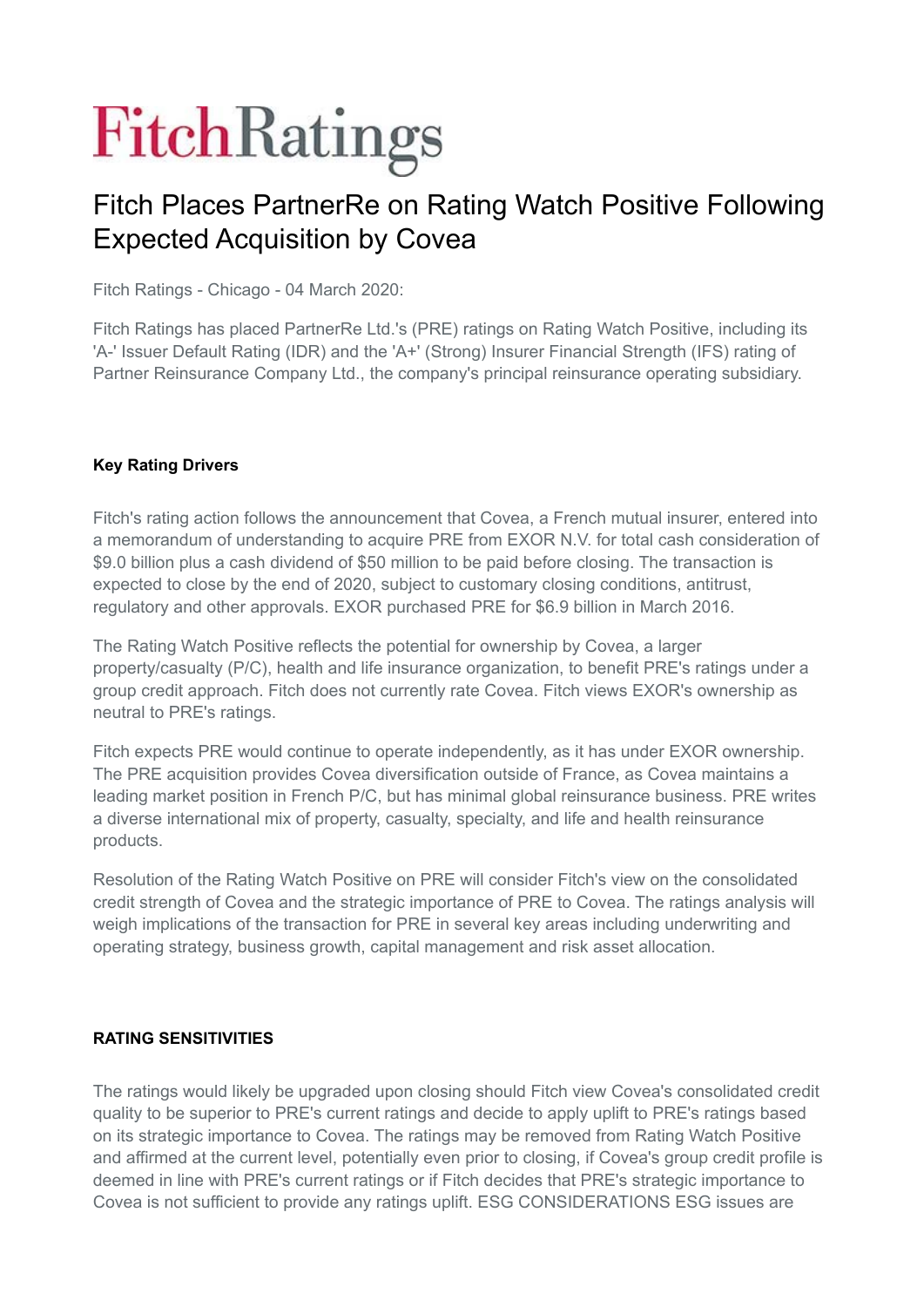credit neutral or have only a minimal credit impact on the entity(ies), either due to their nature or the way in which they are being managed by the entity(ies). For more information on Fitch's ESG Relevance Scores, visit www.fitchratings.com/esg.

| <b>ENTITY/DEBT</b>                         | <b>RATING</b>                        | <b>PRIOR</b> |  |
|--------------------------------------------|--------------------------------------|--------------|--|
| PartnerRe Finance B LLC                    |                                      |              |  |
| senior unsecured                           | LT.<br>BBB+<br>Rating Watch On       | BBB+         |  |
| <b>Partner Reinsurance</b><br>Company Ltd. | Ins Fin Str<br>A+<br>Rating Watch On | lA+          |  |
| PartnerRe Ltd.                             | LT IDR<br>A-<br>Rating Watch On      | A-           |  |
| preferred                                  | LT<br><b>BBB</b><br>Rating Watch On  | <b>BBB</b>   |  |
| junior subordinated                        | LT<br><b>BBB</b><br>Rating Watch On  | <b>BBB</b>   |  |
| PartnerRe Ireland Finance<br><b>DAC</b>    |                                      |              |  |
| senior unsecured                           | LT<br>BBB+<br>Rating Watch On        | BBB+         |  |

RATING ACTIONS

Additional information is available on www.fitchratings.com

#### **FITCH RATINGS ANALYSTS**

Primary Rating Analyst Brian Schneider, CPA, CPCU, ARe Senior Director +1 312 606 2321 Fitch Ratings, Inc. One North Wacker Drive Chicago 60606

Secondary Rating Analyst Christopher Grimes, CFA **Director** +1 312 368 3263

Committee Chairperson Julie Burke, CFA, CPA Managing Director +1 312 368 3158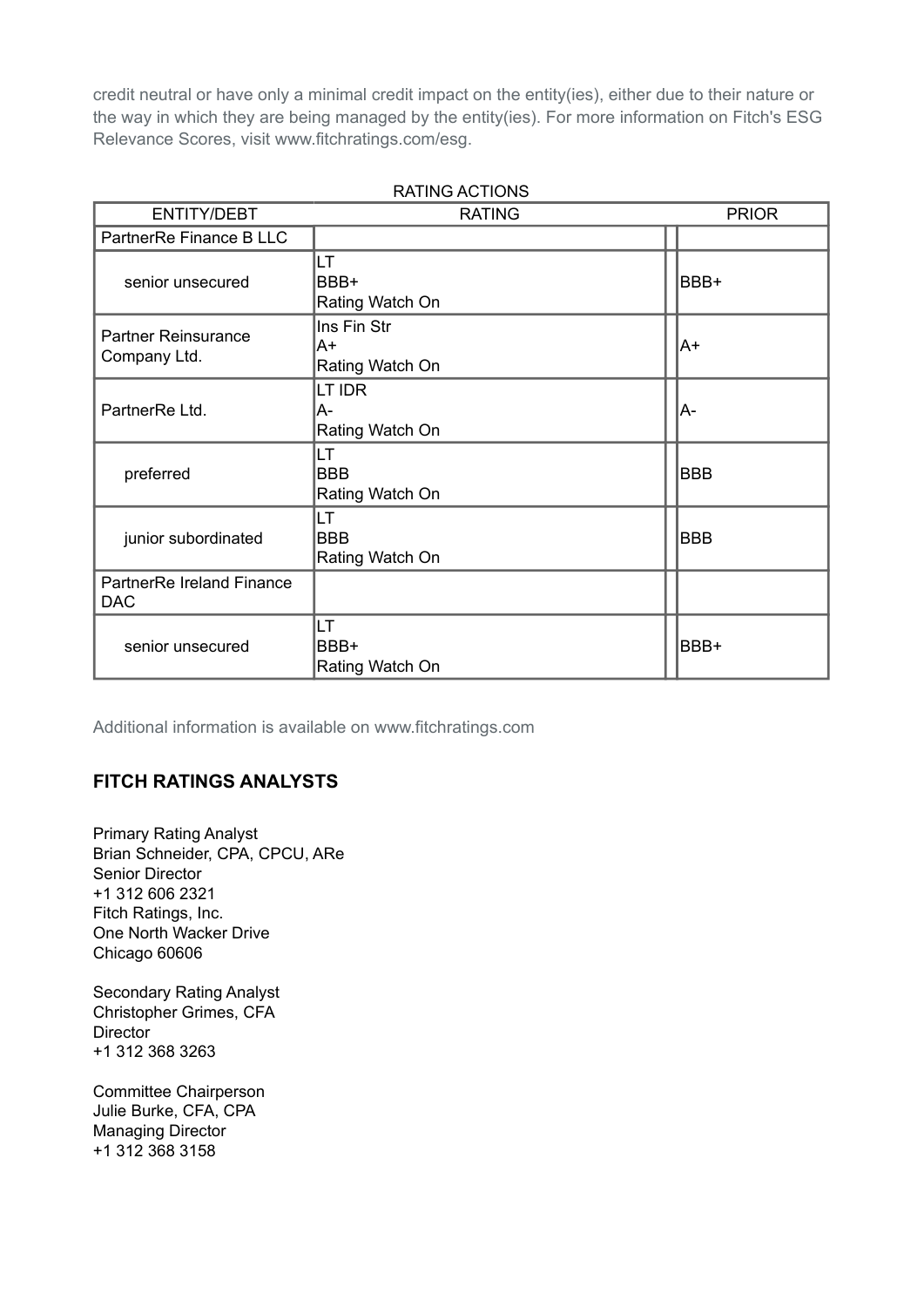#### **MEDIA CONTACTS**

Hannah James New York +1 646 582 4947 hannah.james@thefitchgroup.com

The following issuer(s) did not participate in the rating process, or provide additional information, beyond the issuer's available public disclosure: PartnerRe Ltd., Partner Reinsurance Company Ltd., PartnerRe Ireland Finance DAC, PartnerRe Finance B LLC

#### **Applicable Criteria**

Insurance Rating Criteria (pub. 02 Mar 2020)

#### **Additional Disclosures**

Solicitation Status Endorsement Policy

#### **DISCLAIMER**

ALL FITCH CREDIT RATINGS ARE SUBJECT TO CERTAIN LIMITATIONS AND DISCLAIMERS. PLEASE READ THESE LIMITATIONS AND DISCLAIMERS BY FOLLOWING THIS LINK: HTTPS://WWW.FITCHRATINGS.COM/UNDERSTANDINGCREDITRATINGS. IN ADDITION, THE FOLLOWING https://www.fitchratings.com/site/dam/jcr:6b03c4cd-611d-47ec-b8f1- 183c01b51b08/Rating%20Definitions%20-%203%20May%202019%20v3%206-11-19.pdf DETAILS FITCH'S RATING DEFINITIONS FOR EACH RATING SCALE AND RATING CATEGORIES, INCLUDING DEFINITIONS RELATING TO DEFAULT. PUBLISHED RATINGS, CRITERIA, AND METHODOLOGIES ARE AVAILABLE FROM THIS SITE AT ALL TIMES. FITCH'S CODE OF CONDUCT, CONFIDENTIALITY, CONFLICTS OF INTEREST, AFFILIATE FIREWALL, COMPLIANCE, AND OTHER RELEVANT POLICIES AND PROCEDURES ARE ALSO AVAILABLE FROM THE CODE OF CONDUCT SECTION OF THIS SITE. DIRECTORS AND SHAREHOLDERS RELEVANT INTERESTS ARE AVAILABLE AT HTTPS://WWW.FITCHRATINGS.COM/SITE/REGULATORY. FITCH MAY HAVE PROVIDED ANOTHER PERMISSIBLE SERVICE TO THE RATED ENTITY OR ITS RELATED THIRD PARTIES. DETAILS OF THIS SERVICE FOR RATINGS FOR WHICH THE LEAD ANALYST IS BASED IN AN EU-REGISTERED ENTITY CAN BE FOUND ON THE ENTITY SUMMARY PAGE FOR THIS ISSUER ON THE FITCH WEBSITE.

### **COPYRIGHT**

Copyright © 2020 by Fitch Ratings, Inc., Fitch Ratings Ltd. and its subsidiaries. 33 Whitehall Street, NY, NY 10004. Telephone: 1-800-753-4824, (212) 908-0500. Fax: (212) 480-4435.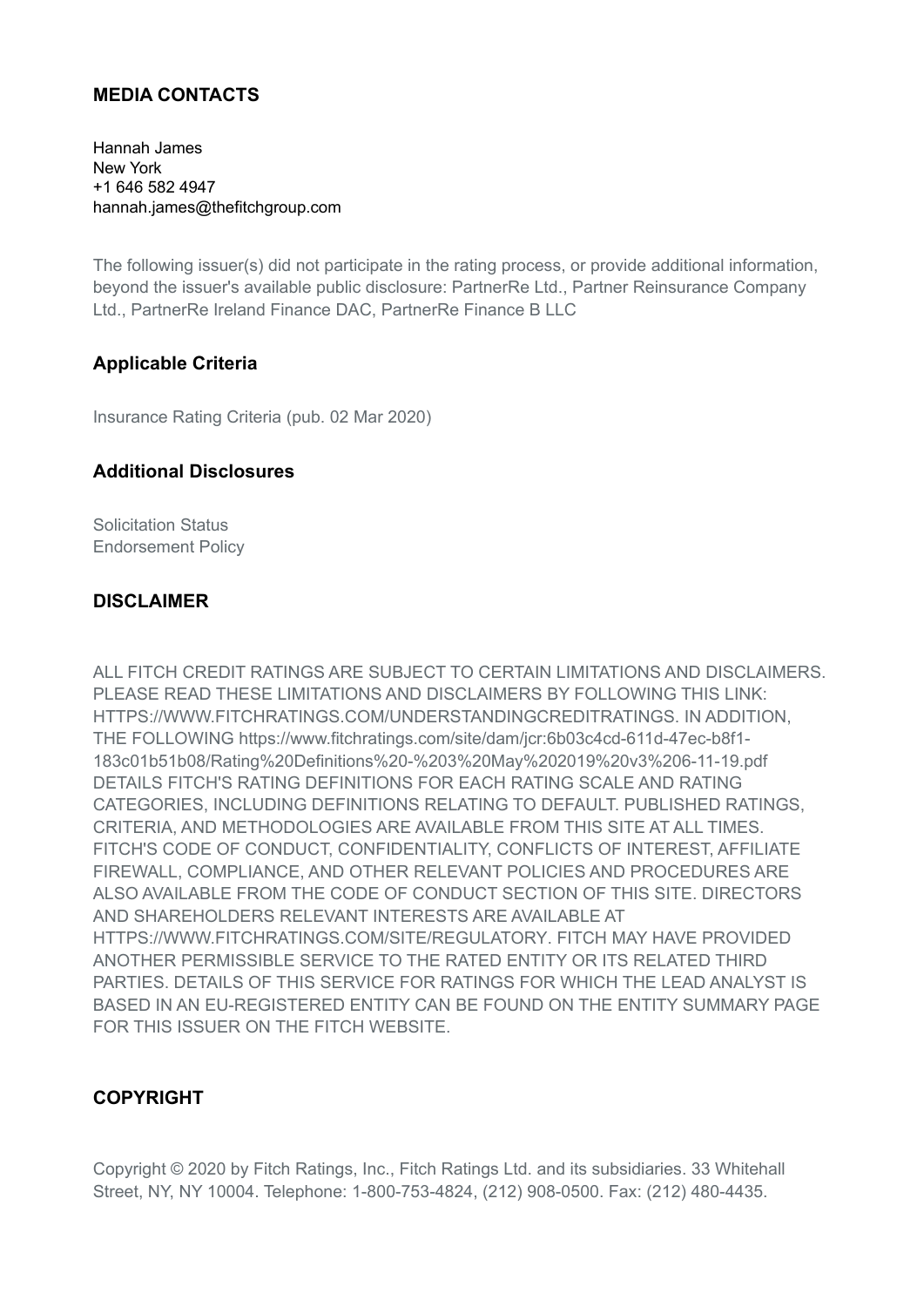Reproduction or retransmission in whole or in part is prohibited except by permission. All rights reserved. In issuing and maintaining its ratings and in making other reports (including forecast information), Fitch relies on factual information it receives from issuers and underwriters and from other sources Fitch believes to be credible. Fitch conducts a reasonable investigation of the factual information relied upon by it in accordance with its ratings methodology, and obtains reasonable verification of that information from independent sources, to the extent such sources are available for a given security or in a given jurisdiction. The manner of Fitch's factual investigation and the scope of the third-party verification it obtains will vary depending on the nature of the rated security and its issuer, the requirements and practices in the jurisdiction in which the rated security is offered and sold and/or the issuer is located, the availability and nature of relevant public information, access to the management of the issuer and its advisers, the availability of pre-existing third-party verifications such as audit reports, agreed-upon procedures letters, appraisals, actuarial reports, engineering reports, legal opinions and other reports provided by third parties, the availability of independent and competent third- party verification sources with respect to the particular security or in the particular jurisdiction of the issuer, and a variety of other factors. Users of Fitch's ratings and reports should understand that neither an enhanced factual investigation nor any third-party verification can ensure that all of the information Fitch relies on in connection with a rating or a report will be accurate and complete. Ultimately, the issuer and its advisers are responsible for the accuracy of the information they provide to Fitch and to the market in offering documents and other reports. In issuing its ratings and its reports, Fitch must rely on the work of experts, including independent auditors with respect to financial statements and attorneys with respect to legal and tax matters. Further, ratings and forecasts of financial and other information are inherently forward-looking and embody assumptions and predictions about future events that by their nature cannot be verified as facts. As a result, despite any verification of current facts, ratings and forecasts can be affected by future events or conditions that were not anticipated at the time a rating or forecast was issued or affirmed.

The information in this report is provided "as is" without any representation or warranty of any kind, and Fitch does not represent or warrant that the report or any of its contents will meet any of the requirements of a recipient of the report. A Fitch rating is an opinion as to the creditworthiness of a security. This opinion and reports made by Fitch are based on established criteria and methodologies that Fitch is continuously evaluating and updating. Therefore, ratings and reports are the collective work product of Fitch and no individual, or group of individuals, is solely responsible for a rating or a report. The rating does not address the risk of loss due to risks other than credit risk, unless such risk is specifically mentioned. Fitch is not engaged in the offer or sale of any security. All Fitch reports have shared authorship. Individuals identified in a Fitch report were involved in, but are not solely responsible for, the opinions stated therein. The individuals are named for contact purposes only. A report providing a Fitch rating is neither a prospectus nor a substitute for the information assembled, verified and presented to investors by the issuer and its agents in connection with the sale of the securities. Ratings may be changed or withdrawn at any time for any reason in the sole discretion of Fitch. Fitch does not provide investment advice of any sort. Ratings are not a recommendation to buy, sell, or hold any security. Ratings do not comment on the adequacy of market price, the suitability of any security for a particular investor, or the tax-exempt nature or taxability of payments made in respect to any security. Fitch receives fees from issuers, insurers, guarantors, other obligors, and underwriters for rating securities. Such fees generally vary from US\$1,000 to US\$750,000 (or the applicable currency equivalent) per issue. In certain cases, Fitch will rate all or a number of issues issued by a particular issuer, or insured or guaranteed by a particular insurer or guarantor, for a single annual fee. Such fees are expected to vary from US\$10,000 to US\$1,500,000 (or the applicable currency equivalent). The assignment, publication, or dissemination of a rating by Fitch shall not constitute a consent by Fitch to use its name as an expert in connection with any registration statement filed under the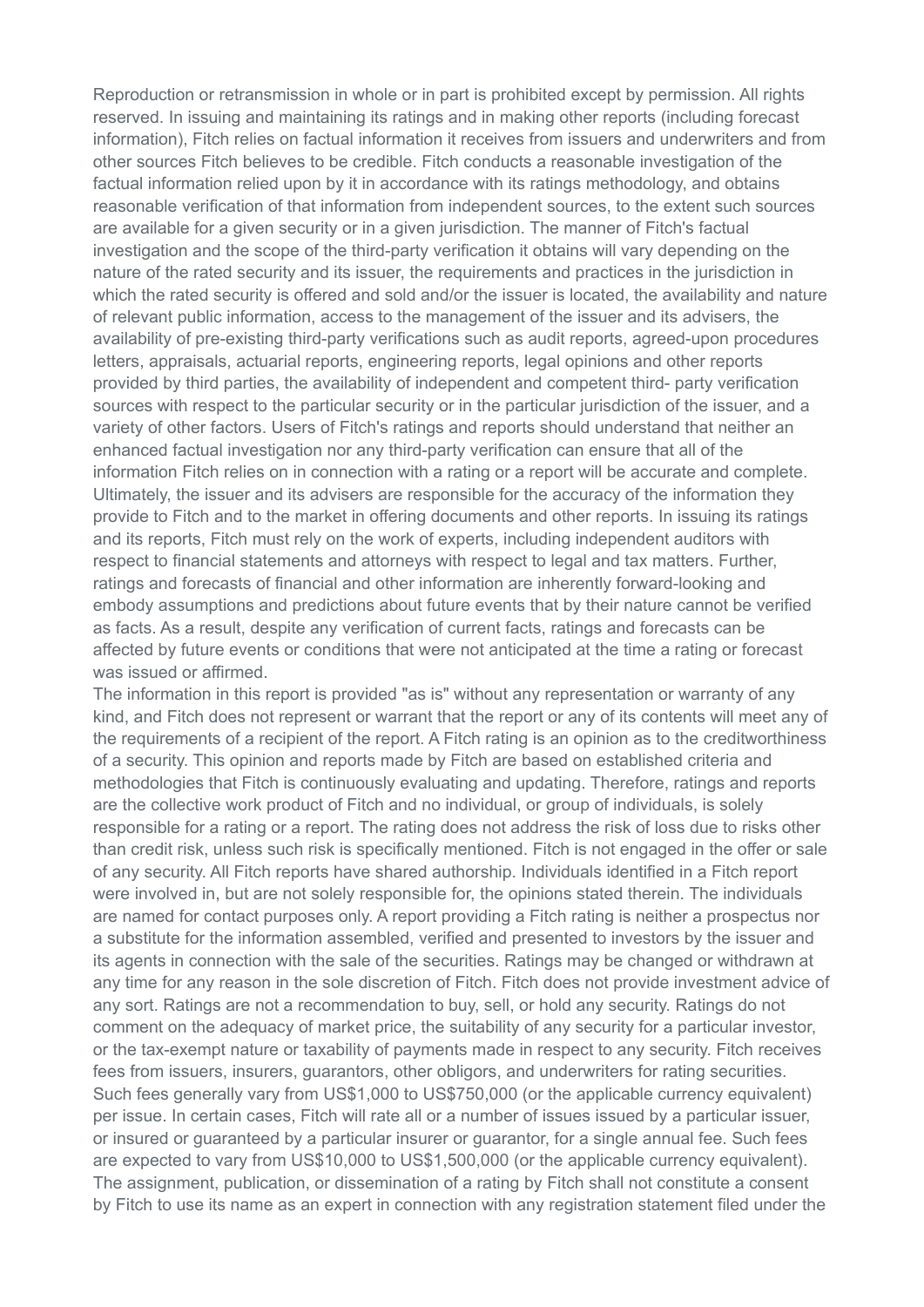United States securities laws, the Financial Services and Markets Act of 2000 of the United Kingdom, or the securities laws of any particular jurisdiction. Due to the relative efficiency of electronic publishing and distribution, Fitch research may be available to electronic subscribers up to three days earlier than to print subscribers.

For Australia, New Zealand, Taiwan and South Korea only: Fitch Australia Pty Ltd holds an Australian financial services license (AFS license no. 337123) which authorizes it to provide credit ratings to wholesale clients only. Credit ratings information published by Fitch is not intended to be used by persons who are retail clients within the meaning of the Corporations Act 2001

Fitch Ratings, Inc. is registered with the U.S. Securities and Exchange Commission as a Nationally Recognized Statistical Rating Organization (the "NRSRO"). While certain of the NRSRO's credit rating subsidiaries are listed on Item 3 of Form NRSRO and as such are authorized to issue credit ratings on behalf of the NRSRO (see

https://www.fitchratings.com/site/regulatory), other credit rating subsidiaries are not listed on Form NRSRO (the "non-NRSROs") and therefore credit ratings issued by those subsidiaries are not issued on behalf of the NRSRO. However, non-NRSRO personnel may participate in determining credit ratings issued by or on behalf of the NRSRO.

# **SOLICITATION STATUS**

The ratings above were solicited and assigned or maintained at the request of the rated entity/issuer or a related third party. Any exceptions follow below.

| <b>Entity/Security</b>                             | ISIN/CUSIP/COUPON<br><b>RATE</b> | <b>Rating Type</b>                        | Solicitation<br><b>Status</b> |
|----------------------------------------------------|----------------------------------|-------------------------------------------|-------------------------------|
| Partner Reinsurance Company<br>Ltd.                |                                  | Long Term Issuer<br><b>Default Rating</b> | <b>Unsolicited</b>            |
| Partner Reinsurance Company<br>Ltd.                |                                  | LT Financial Strength<br>Rating           | Unsolicited                   |
| PartnerRe Ltd.                                     |                                  | Long Term Issuer<br>Default Rating        | <b>Unsolicited</b>            |
| PartnerRe Ireland Finance DAC<br><b>EUR notes</b>  | XS1489391109                     | Long Term Rating                          | Unsolicited                   |
| PartnerRe Ltd. junior subordinated<br>bond/note    | US70212JAA34                     | Long Term Rating                          | Unsolicited                   |
| PartnerRe Ltd. perpetual preferred<br>shares ser G | BMG686031367                     | Long Term Rating                          | Unsolicited                   |
| PartnerRe Ltd. perpetual preferred<br>shares ser I | BMG686031516                     | Long Term Rating                          | Unsolicited                   |
| PartnerRe Ltd. perpetual preferred<br>shares ser H | BMG686031441                     | Long Term Rating                          | Unsolicited                   |
| PartnerRe Ltd. preferred<br>stock/security ser F   | BMG686031284                     | Long Term Rating                          | Unsolicited                   |
| <b>SHOW MORE</b>                                   |                                  |                                           |                               |

UNSOLICITED ISSUERS

Endorsement Policy